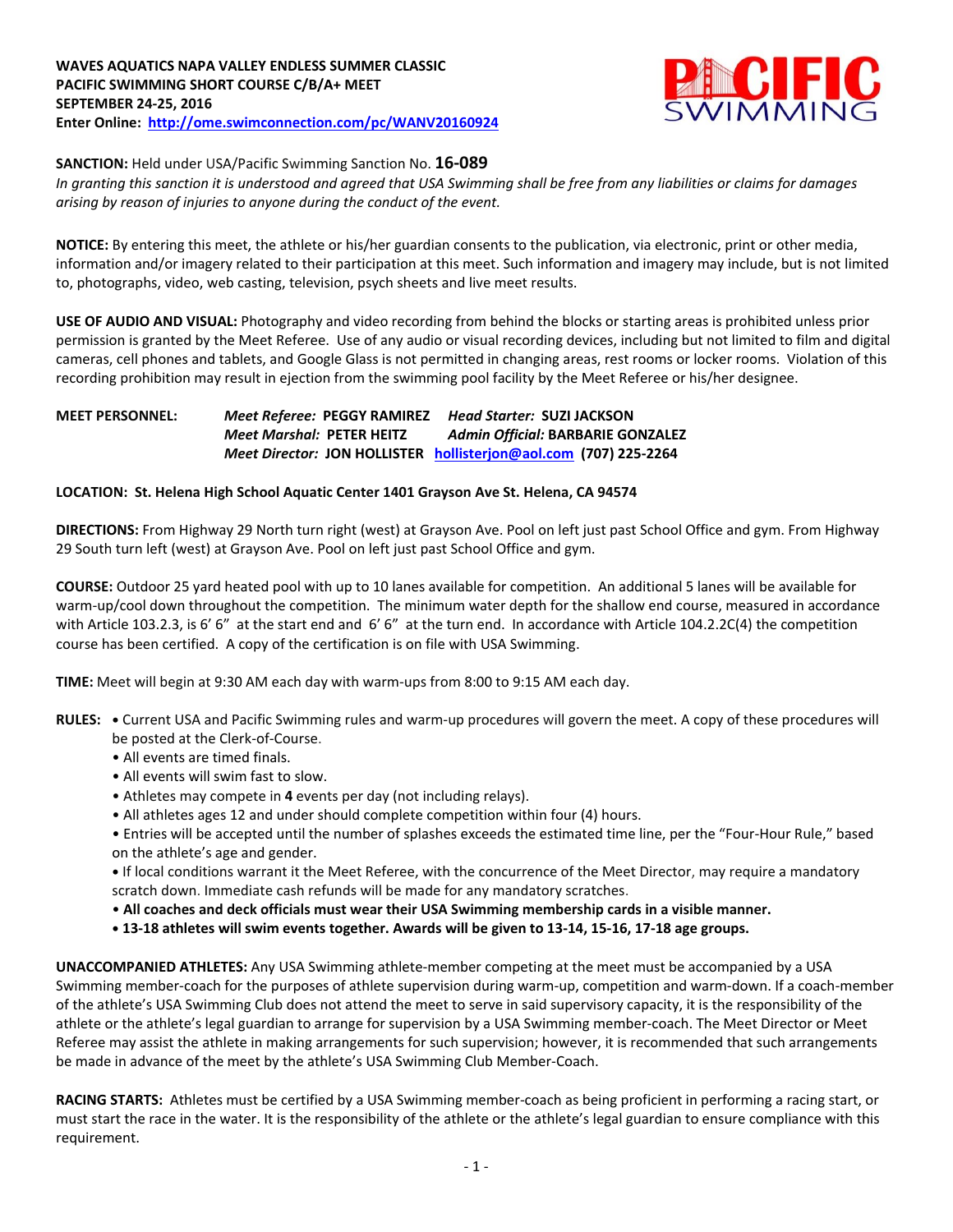**RESTRICTIONS:** • Smoking and the use of other tobacco products is prohibited on the pool deck, in the locker rooms, in spectator seating on standing areas and in all areas used by athletes, during the meet and during warm-up periods.

- Sale and use of alcoholic beverages is prohibited in all areas of the meet venue.
- No glass containers are allowed in the meet venue.
- No propane heater is permitted except for snack bar/meet operations.
- All shelters must be properly secured.
- Changing into or out of swimsuits other than in locker rooms or other designated areas is prohibited.
- •No pets allowed on deck, other than service assistance animals.

• Destructive devices, to include but not limited to, explosive devices and equipment, firearms (open or concealed), blades, knives, mace, stun guns and blunt objects are strictly prohibited in the swimming facility and its surrounding areas. If observed, the Meet Referee or his/her designee may ask that these devices be stored safely away from the public or removed from the facility. Noncompliance may result in the reporting to law enforcement authorities and ejection from the facility. Law enforcement officers (LEO) are exempt per applicable laws.

• Coaches tents only allowed on pool deck. Team tents will be allowed in the basketball court area (north of the pool) or the parking lot (west of the pool).

**ELIGIBILITY:** • Athletes must be current members of USA Swimming and enter their name and registration number on the meet entry card exactly as they are shown on their Registration Card. If this is not done, it may be difficult to match the athlete with the registration and times database. The meet host will check all athlete registrations against the SWIMS database and if not found to be registered, the Meet Director shall accept the registration at the meet (a \$10 surcharge will be added to the regular registration fee). Duplicate registrations will be refunded by mail.

• Athletes in the "A" Division must have met at least USA Swimming Motivational "A" minimum time standard. Athletes in the "B" Division must have met at least the listed "B" minimum time standard. All entry times slower than the listed "B" time standard will be in the "C" Division.

• Entries with **"NO TIME" will be ACCEPTED.** 

• Entry times submitted for this meet will be checked against a computer database and may be changed in accordance with Pacific Swimming Entry Time Verification Procedures.

• Disabled athletes are welcome to attend this meet and should contact the Meet Director or Meet Referee regarding any special accommodations on entry times and seeding per Pacific Swimming policy.

- Athletes 19 years of age and over may compete in the meet for time only, no awards. Such athletes must have met standards for the 17-18 age group.
- The athlete's age will be the age of the athlete on the first day of the meet.

**ENTRY FEES:** \$4.00 per event plus an \$8.00 participation fee per athlete. Relay entries fee of \$9.00 per relay will be paid on deck the day of the meet. Entries will be rejected if payment is not sent at time of request. No refunds will be made except mandatory scratch downs.

**ONLINE ENTRIES:** To enter online go to **<http://ome.swimconnection.com/pc/wanv20160924>** to receive an immediate entry confirmation. This method requires payment by credit card. Swim Connection, LLC charges a processing fee for this service, equal to \$1 per athlete plus 5% of the total Entry Fees. Please note that the processing fee is a separate fee from the Entry Fees. If you do not wish to pay the processing fee, enter the meet using a mail entry. **Entering online is a convenience, is completely voluntary, and is in no way required or expected of an athlete by Pacific Swimming.** Online entries will be accepted through midnight September 14, 2016.

**MAILED OR HAND DELIVERED ENTRIES**: Entries must be on the attached consolidated entry form. Forms must be filled out completely and printed clearly with athlete's best time. Entries must be postmarked by midnight, September 12, 2016 or hand delivered by 6:30 p.m. September 14, 2016 No late entries will be accepted. Requests for confirmation of receipt of entries should include a self-addressed envelope.

**Make check payable to**: **Waves Aquatics Napa Valley**

| Mail entries to: Catherine Durand | Hand deliver entries to: Kevin Twohey |                      |
|-----------------------------------|---------------------------------------|----------------------|
| P.O. Box 373                      |                                       | 1930 Main Street     |
| St. Helena. CA 94574              |                                       | St. Helena. CA 94574 |

**CHECK-IN:** The meet will be deck seeded. Athletes must check-in at the Clerk-of-Course. No event shall be closed more than 30 minutes before the scheduled start of the session. Close of check-in for all individual events shall be no more than 60 minutes before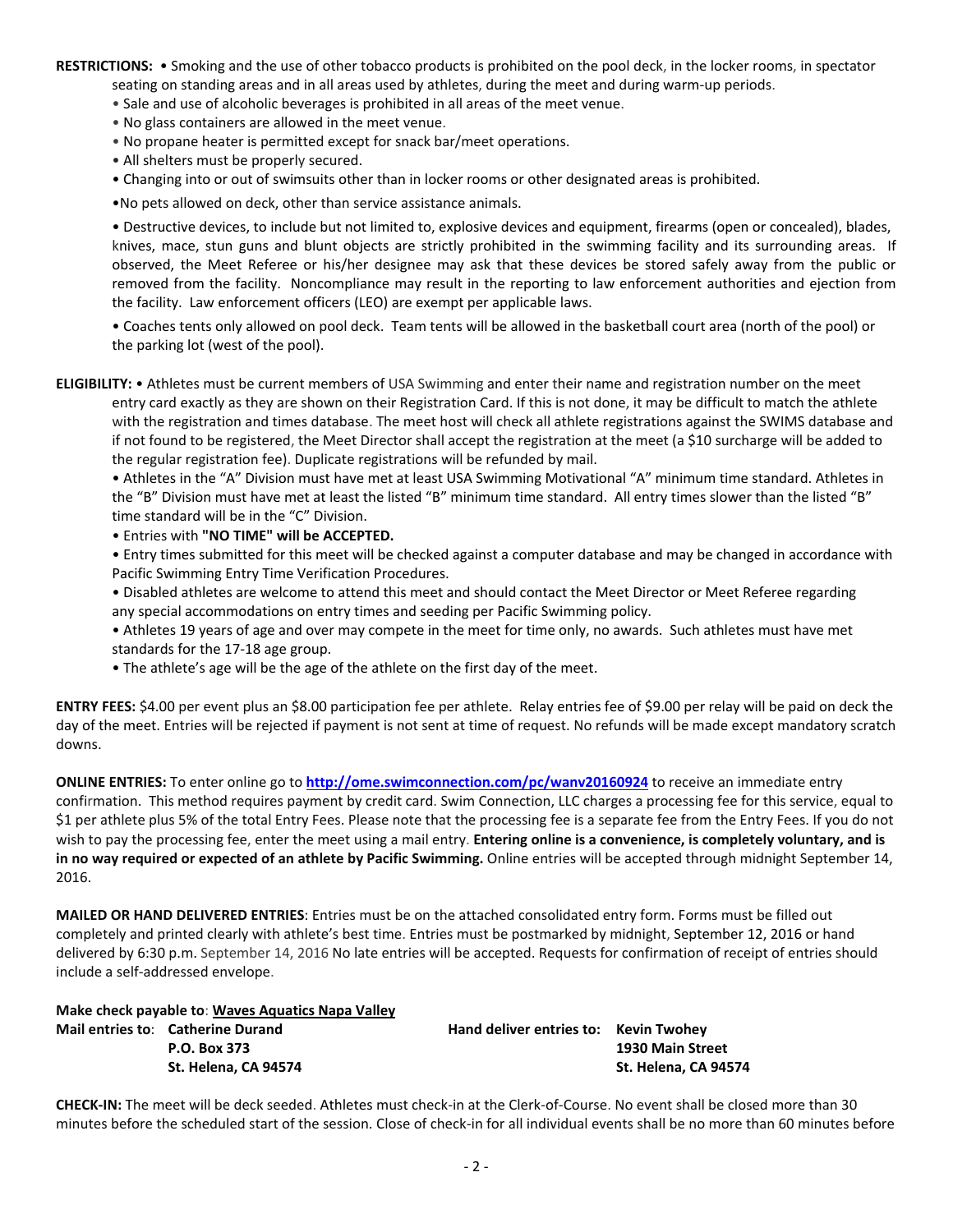the estimated time of the start of the first heat of the event. Athletes who do not check in will not be seeded and will not be allowed to compete in that event.

**SCRATCHES:** Any athletes not reporting for or competing in an individual timed final event that they have checked in for shall not be penalized. Athletes who must withdraw from an event after it is seeded are requested to inform the referee immediately.

AWARDS: Ribbons will be awarded to the 1<sup>st</sup> -8<sup>th</sup> place finishers in the C/B/A divisions for the following age groups: 6 & Under, 7-8, 9-10, 11-12, 13-14, 15-16, 17-18. Ribbons will be awarded for the  $1^{st}$ -3<sup>rd</sup> place finishers in each Relay age group. 'A' medals will be awarded to swimmers with an entry time slower than 'A' achieving an 'A' time standard for the first time. **Awards will be mailed to the teams after the meet. Teams and unattached swimmers must provide a mailing address at the Clerk of the Course or Awards table the first day of the meet.**

**ADMISSION/PROGRAM:** Free. A two day meet program will be available for \$4.00

**SNACK BAR & HOSPITALITY:** A snack bar will be available throughout the competition. Coaches and working deck officials will be provided lunch. Hospitality will serve refreshments to timers and volunteers.

**MISCELLANEOUS:** No overnight parking is allowed. Facilities will not be provided after meet hours.

**MINIMUM OFFICIALS**: At least seven days prior to the start of the meet, meet management (Meet Director and/or Meet Referee) shall contact a representative from each club participating in the meet, and provide a preliminary inventory of the officials that club is required to provide for each session. Each club shall, by the start of the meet, provide to the Meet Director or designee a list of Officials who have agreed to represent that club during each session of the meet.

At the meet, meet management shall conduct an inventory of officials, and shall compare the number of athletes entered in each session by each club with the number of officials present representing each club. If meet management certifies that a club has not provided sufficient officials for any session of the meet in accordance with the table below, excluding finals in a trials and finals meet, the club will be fined \$100 per missing official per session of the meet.

| Club athletes entered in session | Trained and carded officials required |
|----------------------------------|---------------------------------------|
| $1 - 10$                         |                                       |
| $11 - 25$                        |                                       |
| 26-50                            |                                       |
| $51 - 75$                        |                                       |
| 76-100                           |                                       |
| 100 or more                      |                                       |

\*Zone 3 will include assigned and working Colorado, Intermediary/ Chief Timing Judge, and Computer operator in the count of officials for a session although these positions are not carded. Zone 3 will accept uncarded Trainees in the count of officials for up to two sessions. Clubs may use officials "borrowed" from other clubs, or unattached officials at the meet who agree, to fulfill their obligation under the rule.

## **EVENT SUMMARY**

|              |              | <b>SUNDAY</b> |          |                   |               |               |               |
|--------------|--------------|---------------|----------|-------------------|---------------|---------------|---------------|
| 8 & UN       | $9 - 10$     | $11 - 12$     | 13-Over  | <b>8 &amp; UN</b> | $9 - 10$      | $11 - 12$     | 13-Over       |
| <b>50 FR</b> | 100 BK       | 100 BK        | 200 BK   | <b>25 FR</b>      | <b>100 FR</b> | <b>100 FR</b> | <b>200 FR</b> |
| 50 BR        | <b>50 FR</b> | 50FR          | 100 FR   | <b>50 BK</b>      | <b>50 BK</b>  | <b>50 BK</b>  | 100 BK        |
| 500 FR       | 100 BR       | 100 BR        | 100 BR   | 25 BR             | 50 BR         | 50 BR         | <b>50 FR</b>  |
| 25 BK        | 500 FR       | <b>500 FR</b> | 100 FL   | 50 FL             | <b>50 FL</b>  | 50 FL         | 500 FR        |
| 25 FL        | 100 FL       | 100 FL        |          |                   | 200 IM        | 200 IM        | 200 IM        |
|              | 100 IM       | 100 IM        |          |                   |               |               | 200 BR        |
| 100 M.R.     | 200 M.R.     | 200 M.R.      | 200 M.R. | 100 FR.R.         | 200 FR.R.     | 200 FR.R.     | 200 FR.R.     |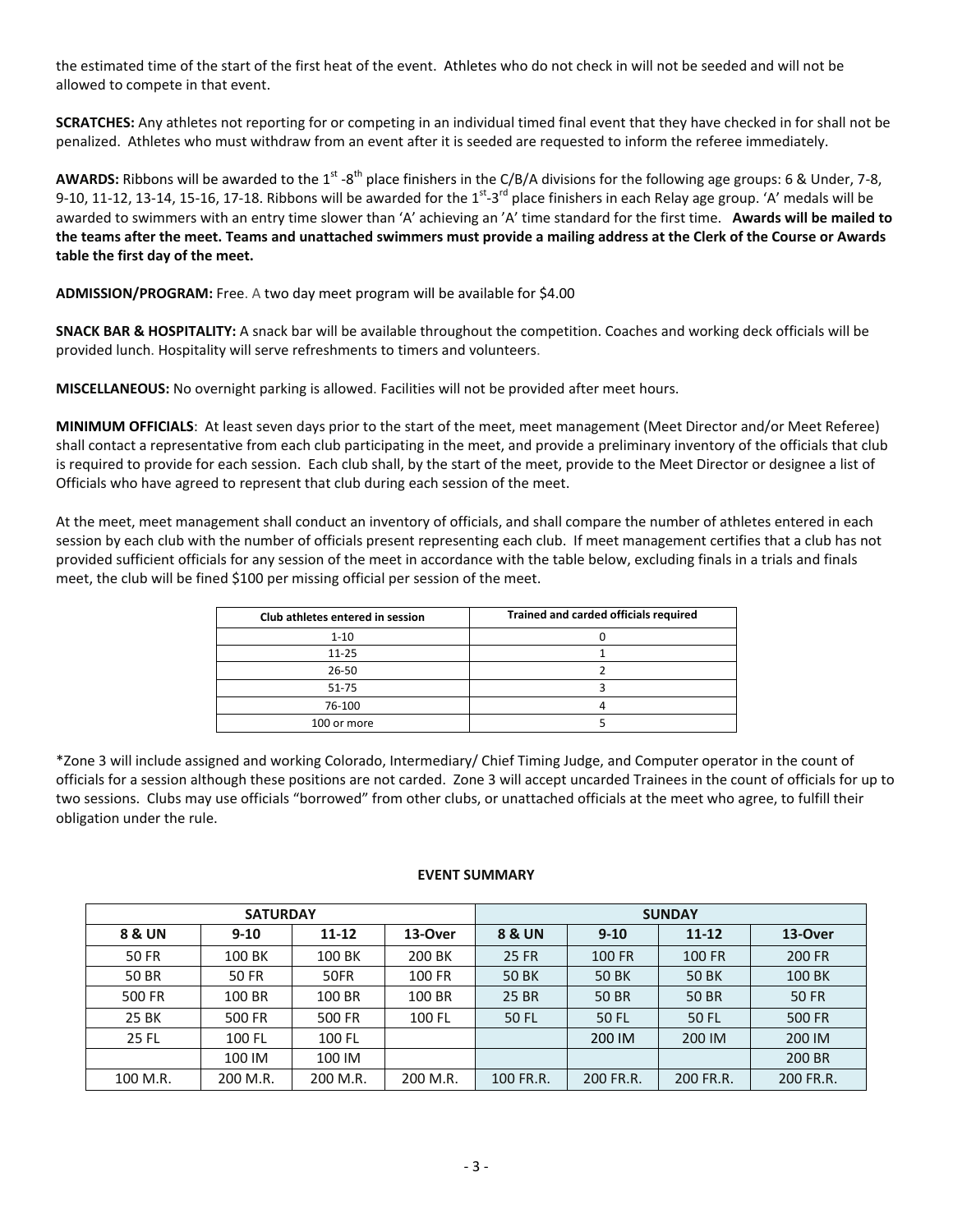|                | <b>SATURDAY SEPT 24</b> | <b>SUNDAY SEPT 25</b> |               |                    |  |
|----------------|-------------------------|-----------------------|---------------|--------------------|--|
| <b>EVENT#</b>  | <b>EVENT</b>            | <b>EVENT#</b>         | <b>EVENT#</b> | <b>EVENT</b>       |  |
| $\mathbf{1}$   | 13-18 200 Back          | $\overline{2}$        | 47            | 13-18 200 Free     |  |
| $\overline{3}$ | 11-12 100 Back          | 4                     | 49            | 11-12 100 Free     |  |
| 5              | 9-10 100 Back           | 6                     | 51            | 9-10 100 Free      |  |
| $\overline{7}$ | 13-18 100 Free          | 8                     | 53            | 8-UN 25 Free       |  |
| 9              | 11-12 50 Free           | 10                    | 55            | 13-18 100 Back     |  |
| 11             | 9-10 50 Free            | 12                    | 57            | 11-12 50 Back      |  |
| 13             | 8-Un 50 Free            | 14                    | 59            | 9-10 50 Back       |  |
| 15             | 13-18 100 Breast        | 16                    | 61            | 8-UN 50 Back       |  |
| 17             | 11-12 100 Breast        | 18                    | 63            | 13-18 50 Free      |  |
| 19             | 9-10 100 Breast         | 20                    | 65            | 9-10 50 Breast     |  |
| 21             | 8-UN 50 Breast          | 22                    | 67            | 11-12 50 Breast    |  |
| 23             | 12-UN 500 Free          | 24                    | 69            | 8-UN 25 Breast     |  |
| 25             | 8-UN 25 Back            | 26                    | 71            | 13-18 500 Free     |  |
| 27             | 13-18 100 Fly           | 28                    | 73            | 11-12 50 Fly       |  |
| 29             | 11-12 100 Fly           | 30                    | 75            | 9-10 50 Fly        |  |
| 31             | 9-10 100 Fly            | 32                    | 77            | 8-UN 50 Fly        |  |
| 33             | 8-UN 25 Fly             | 34                    | 79            | 13-18 200 IM       |  |
| 35             | 9-10 100 IM             | 36                    | 81            | 11-12 200 IM       |  |
| 37             | 11-12 100 IM            | 38                    | 83            | 9-10 200 IM        |  |
| 39             | 8-UN 100 Medley Relay   | 40                    | 85            | 13-18 200 Breast   |  |
| 41             | 9-10 200 Medley Relay   | 42                    | 87            | 8-UN 100 Free Rel  |  |
| 43             | 11-12 200 Medley Relay  | 44                    | 89            | 9-10 200 Free Rela |  |
| 45             | 13-18 200 Medley Relay  | 46                    | 91            | 11-12 200 Free Rel |  |

| <b>SATURDAY SEPT 24</b> |                        |                |
|-------------------------|------------------------|----------------|
| <b>EVENT#</b>           | <b>EVENT</b>           | <b>EVENT#</b>  |
| $\mathbf{1}$            | 13-18 200 Back         | $\overline{2}$ |
| $\overline{\mathbf{3}}$ | 11-12 100 Back         | 4              |
| 5                       | 9-10 100 Back          | 6              |
| $\overline{7}$          | 13-18 100 Free         | 8              |
| 9                       | 11-12 50 Free          | 10             |
| 11                      | 9-10 50 Free           | 12             |
| 13                      | 8-Un 50 Free           | 14             |
| 15                      | 13-18 100 Breast       | 16             |
| 17                      | 11-12 100 Breast       | 18             |
| 19                      | 9-10 100 Breast        | 20             |
| 21                      | 8-UN 50 Breast         | 22             |
| 23                      | 12-UN 500 Free         | 24             |
| 25                      | 8-UN 25 Back           | 26             |
| 27                      | 13-18 100 Fly          | 28             |
| 29                      | 11-12 100 Fly          | 30             |
| 31                      | 9-10 100 Fly           | 32             |
| 33                      | 8-UN 25 Fly            | 34             |
| 35                      | 9-10 100 IM            | 36             |
| 37                      | 11-12 100 IM           | 38             |
| 39                      | 8-UN 100 Medley Relay  | 40             |
| 41                      | 9-10 200 Medley Relay  | 42             |
| 43                      | 11-12 200 Medley Relay | 44             |
| 45                      | 13-18 200 Medley Relay | 46             |
|                         |                        |                |

**Athletes must provide their own lap counting devices for the 500's. 12 -Under 500 Free will be swum together and awarded separately 8-UN, 9-10, 11-12.**

**13-18 500 Free will be swum together and awarded separately as 13-14, 15-16, 17-18.**

Use the following URL to find the time standards: <http://www.pacswim.org/swim-meet-times/standards>